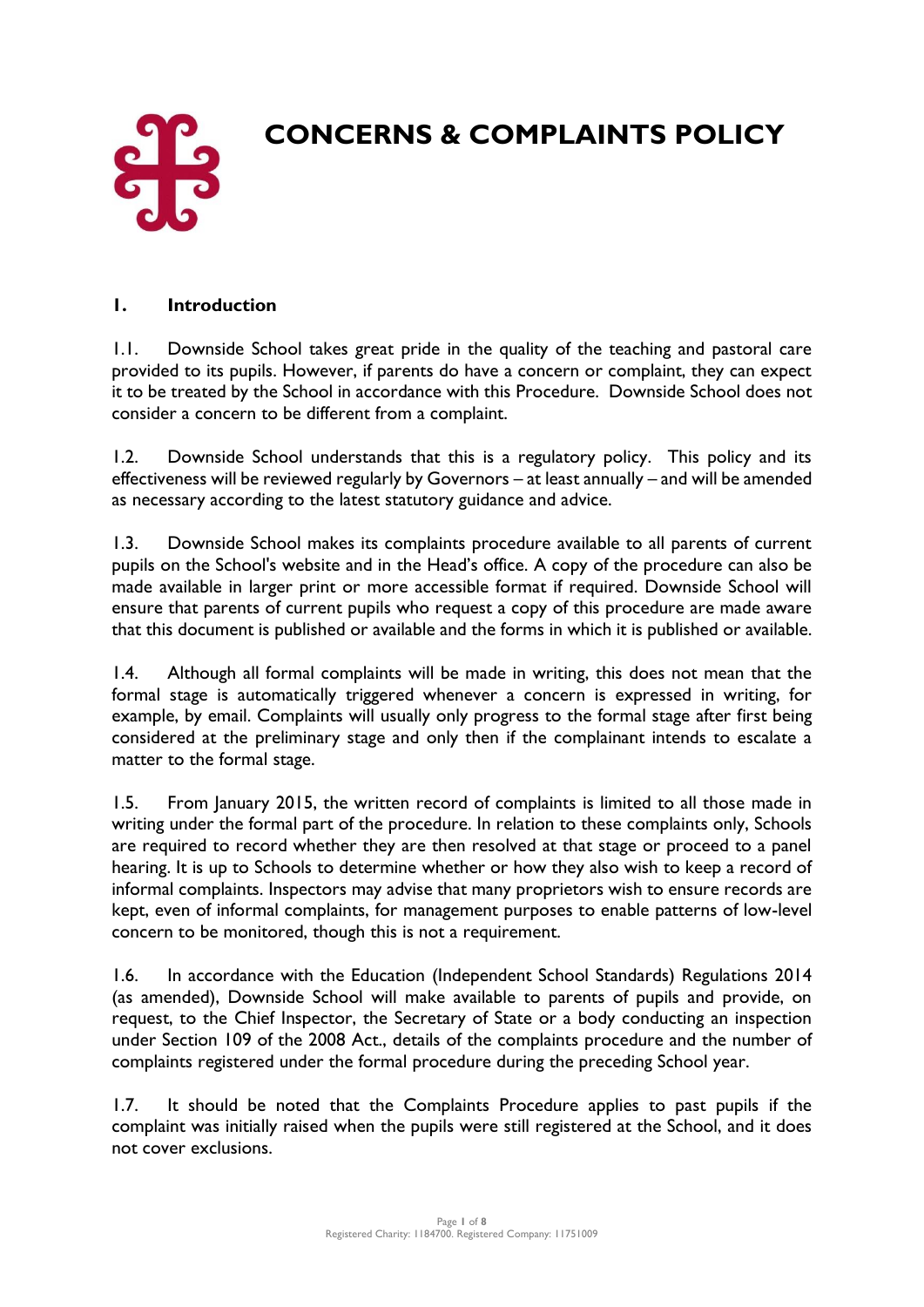## **2. Confidentiality**

2.1. Complaint or concern will be treated in a confidential manner and with respect. Knowledge of it will be limited, as far as is possible, to the Head and those directly involved. The Chair of Governors may also need to be informed. It is the School's policy that complaints made by parents should not rebound adversely on their children.

2.2. We cannot entirely rule out the need to make third parties outside the School aware of the complaint and possibly also the identity of those involved. This would only be likely to happen where, for example, a child's safety was at risk or it became necessary to refer matters to the police. Whenever possible parents will be kept informed if this is the case.

2.3. While information relating to specific complaints will be kept confidentially on file, we would point out that anonymous complaints may not be pursued. Action which needs to be taken under staff disciplinary procedures as a result of complaints will be handled confidentially within the School.

#### **3. Timeframe for dealing with complaints**

3.1. It is hoped that most complaints and concerns will be resolved quickly and informally. They will be acknowledged within 7 working days during term time and as soon as practicable during the holiday periods. The School's target is to complete the first two stages of the procedure within 28 working days if the complaint is lodged during term-time and as soon as practicable during holiday periods.

3.2. Complaints reaching Stage 3, the Appeal Panel Hearing, will normally be completed within a further 28 working days of receipt of a request for a panel hearing, if the appeal is lodged during term-time and as soon as practicable during holiday periods.

### **4. Recording complaints**

4.1. The School will keep written records of all formal complaints. Formal written complaints to the Head and those which are not resolved at Stage 1 – Informal Resolution, will be recorded on a register held by the Deputy Head, noting at which stage they were resolved or whether they proceeded to a panel hearing. A written record will also be kept of action taken by the School as a result of a complaint, regardless as to whether it is upheld. At the School's discretion, additional records may be kept which may contain the following information: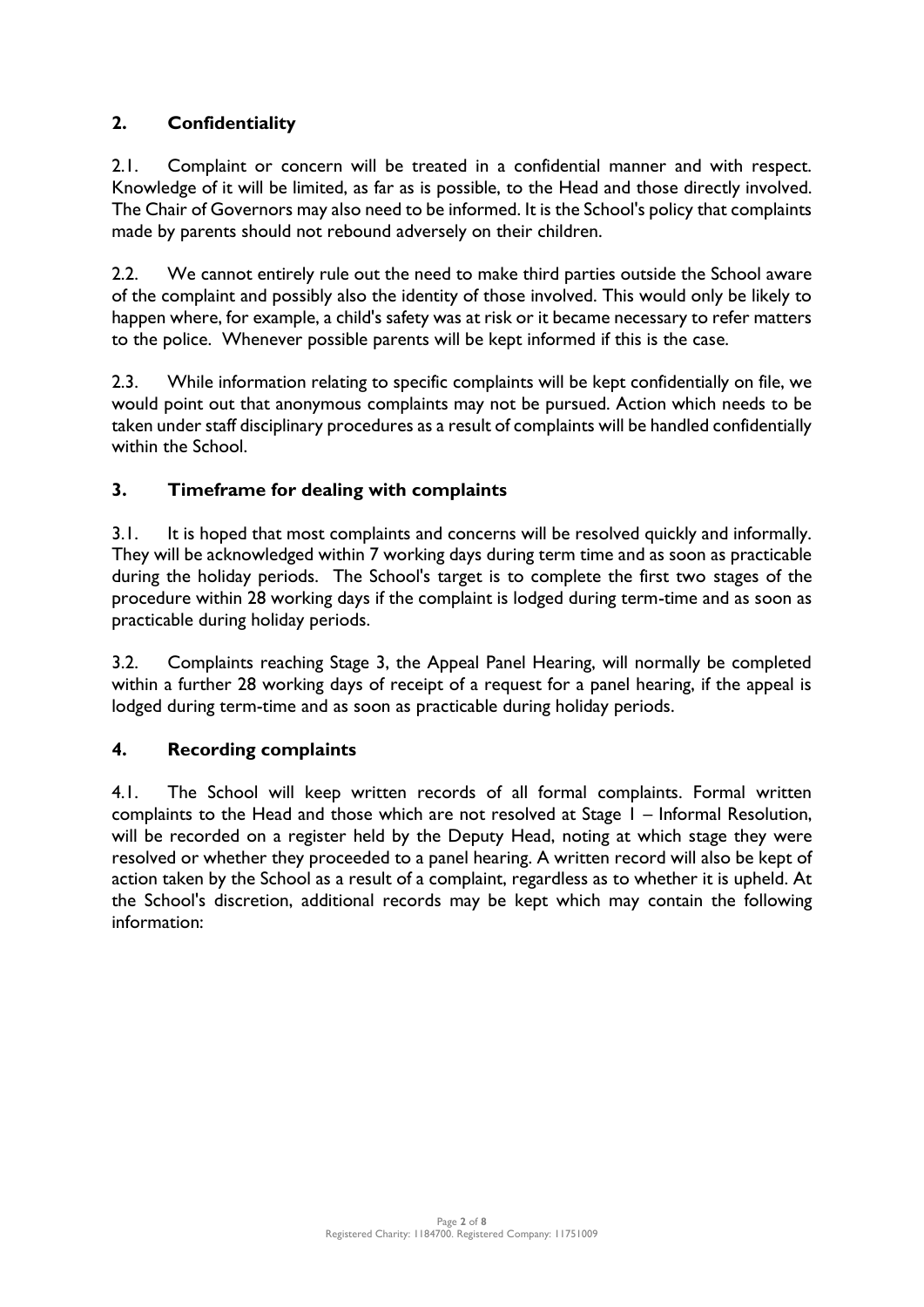- Date when the issue was raised
- Name of parent
- Name of pupil
- Description of the issue
- Records of all the investigations (if appropriate)
- Witness statements (if appropriate)
- Name of member(s) of staff handling the issue at each stage
- Copies of all correspondence on the issue (including emails and records of phone conversations)

4.2. Correspondence, statements and records relating to individual complaints will be kept confidential except where the Secretary of State or a body conducting an inspection under section 109 of the 2008 Act requests access to them.

### **5. Stage 1 – Informal Resolution**

5.1. If parents have a complaint, it may be best to start with the person most closely concerned with the issue, who can therefore remedy the complaint quickly. However, parents may prefer to take the matter to a more senior member of staff, for example, , the Director of Pastoral Care, the Deputy Head, the Finance Director, Director of Operations or the Head.

5.2. Complaints made directly to the Head will usually be referred to the relevant teacher, or the member of staff most closely concerned with the issue, unless the Head deems it appropriate for him to deal with the matter personally.

5.3. The teacher or appropriate member of staff will make a written record of all concerns and complaints and the date on which they were received.

5.4. Every effort will be made to resolve the matter of the complaint at the informal stage rather than allowing it to pass on to more formal procedures. Should the matter not be resolved within seven working days or in the event that a satisfactory resolution is not achieved then parents will be advised to proceed with their complaint in accordance with stage 2 of this procedure.

5.5. Any complaint against the Head should be made directly to the Chair of Governors at the address set out below. He will be responsible for investigating the complaint appropriately, responding to the complainant in line with the procedures above and keeping his own record of any such complaints.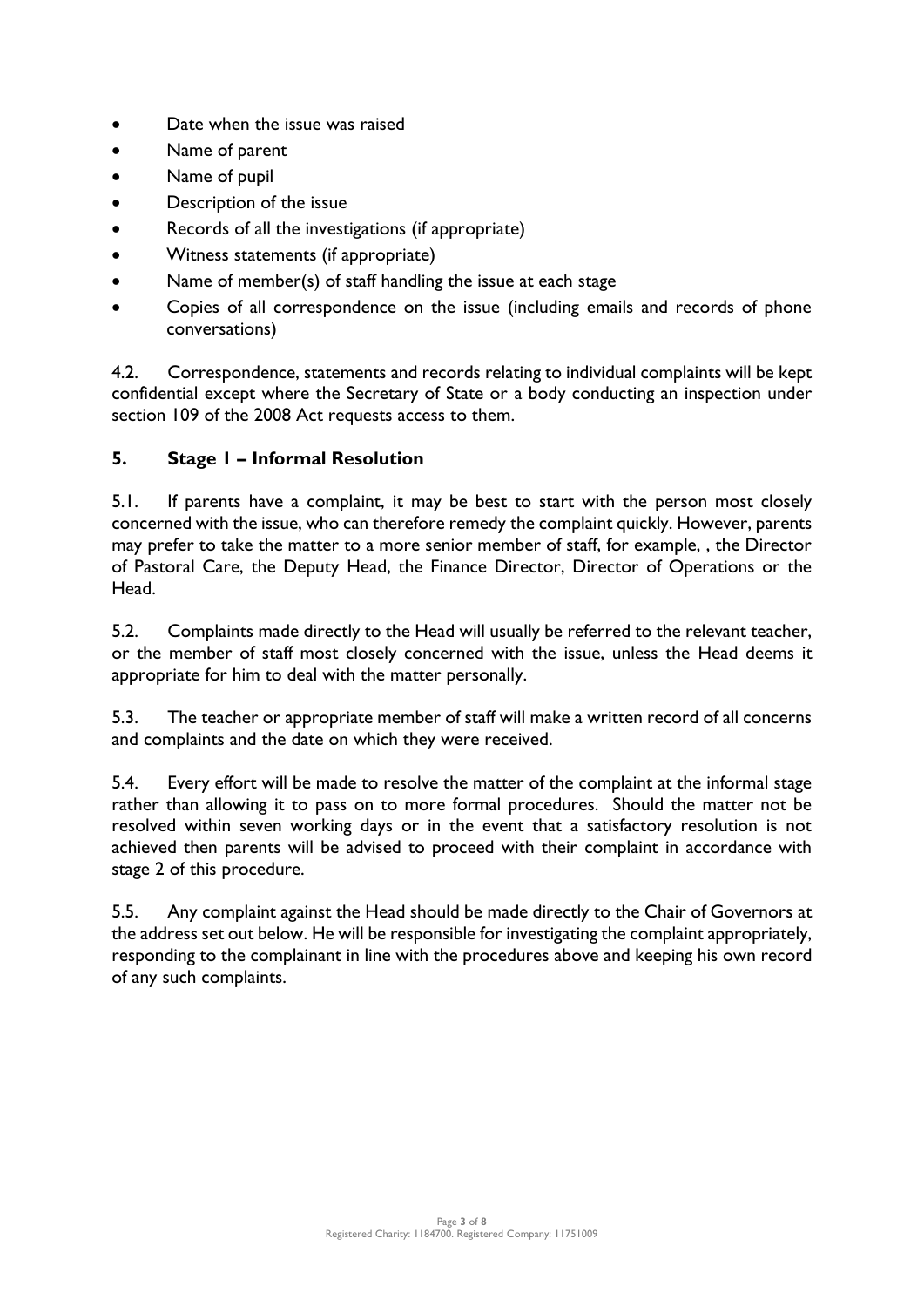#### **6. Stage 2 – Formal Resolution**

6.1. An unresolved concern under Stage 1, or a complaint which needs investigation, or a dissatisfaction with some aspect of the School's policies, procedures, management or administration should be set out in writing with full details and sent with all relevant documents and your full contact details in an envelope addressed to the Head. He or someone on his behalf will use his or their best endeavours to acknowledge your complaint by telephone, fax, e-mail or letter within two working days during term time, and as soon as practicable in the holidays, indicating the action that is being taken and the likely time scale. If the complaint is about the Head, the written complaint should be addressed to the Chair of Governing Body who will follow the same procedure.

6.2. The Head will contact or arrange to meet the parents concerned, normally within 7 working days of receiving the complaint, to discuss the matter. If possible, a resolution will be reached at this stage.

6.3. It may be necessary for the Head to carry out further investigation or to refer the matter to the Chair of Governors.

6.4. The Head will keep written records of all meetings and interviews held in relation to the complaint for at least three years.

6.5. The Head will provide ISI (Independent Schools' Inspectorate), if requested, with a written record of all complaints made during a specified period, and action which was taken as a result of each complaint.

6.6. Once the Head is satisfied that, so far as is practicable, all the relevant facts have been established, a decision will be made and parents will be informed of this decision in writing. The Head will also give reasons for his decision.

6.7. If parents are still not satisfied with the decision, they should proceed to Stage 3 of this procedure.

#### **7. Mediation**

7.1. The Chair of Governors will decide whether the complaint should be referred to the Governors' Complaints Panel or whether a mediation stage should be offered.

7.2. Mediation can only proceed if the Complainant and the Head teacher are willing to undertake this course of action. Should mediation be unsuccessful, the complaint will be considered by the Governors' Complaints Panel.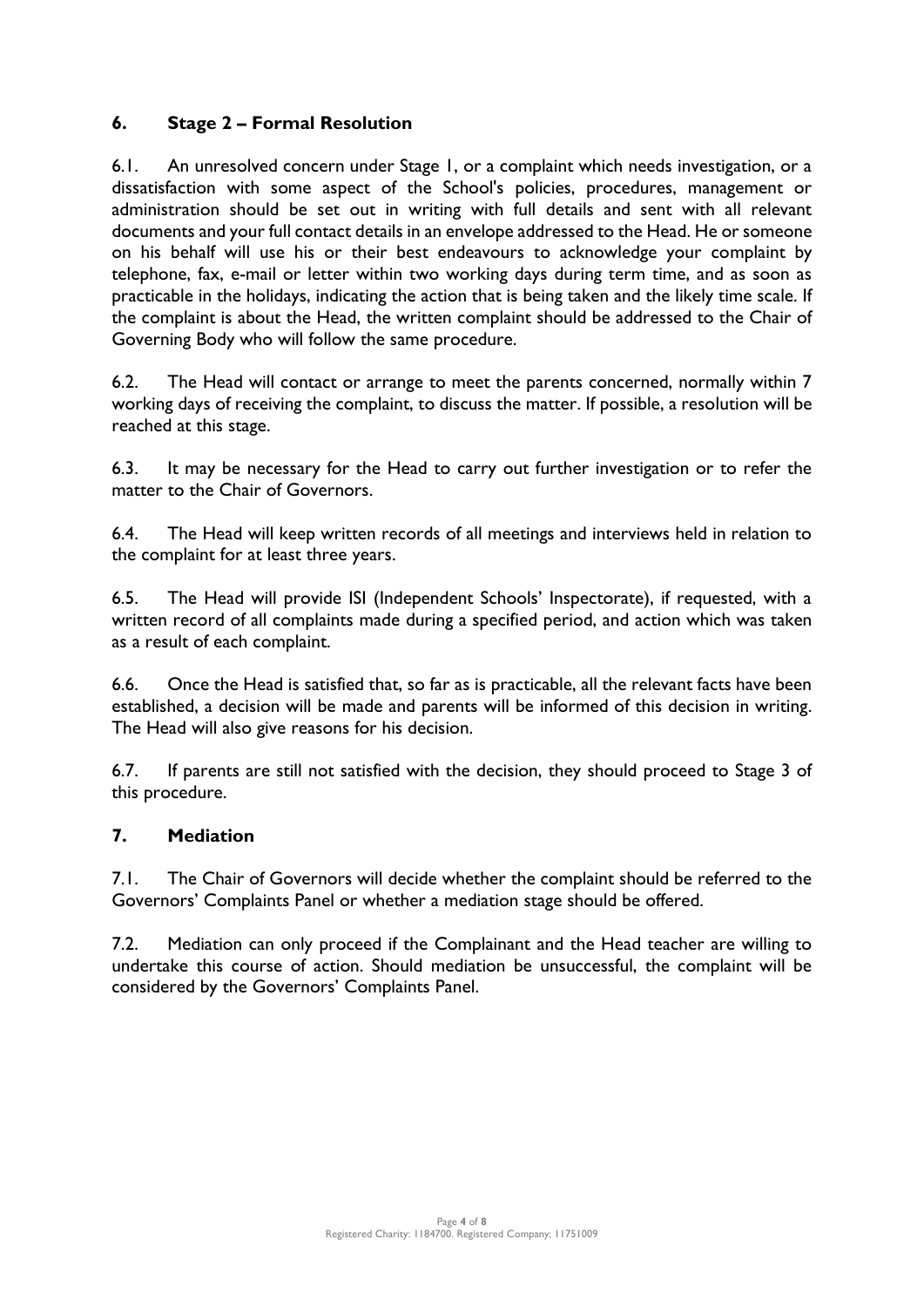- 7.3. Mediation can be an effective means by which to resolve a complaint:
- It gives both the complainant and the Head teacher a further opportunity to hear each other's points of view (with a third party facilitating).
- It gives the third party an opportunity to help the Head teacher and Complainant identify and build on areas of agreement.
- It gives the Head teacher and the Complainant a structure within which to resolve remaining differences.
- As and when the complainant and the Head teacher emerge from the mediation satisfied, this is the best foundation for a continuing positive relationship.
- Should the complaint continue and be referred to a Governors' Panel, the issues to be considered are likely to be clearer following mediation.
- 7.4. Mediation may elicit one or more of the responses listed below from either party:
- an acknowledgement that the complaint is valid in whole or in part an apology
- an explanation
- an admission that the situation could have been managed differently or better
- an assurance that the event will not recur
- an explanation of the steps which have been taken to ensure that it will not happen again
- an undertaking to review School policies in light of the complaint
- 7.5. The following organisations may be used:
- CEDR (Centre for Effective Dispute Resolution [http://www.cedr.com\)](http://www.cedr.com/)
- Civil Mediation Council [\(www.civilmediation.org\)](http://www.civilmediation.org/) Stage 3 Panel Hearing

7.6. If parents seek to invoke Stage 3 (following a failure to reach an earlier resolution), they will be referred to the Chair of Governors.

7.7. The matter will then be referred to the Complaints Panel for consideration. The Panel will consist of at least three people who were not directly involved in the matters detailed in the complaint. Where there is a panel hearing of a complaint, one person will be independent of the management and the running of the School. Each of the Panel members shall be appointed by the Chair of Governors, who on behalf of the Panel, will then acknowledge the complaint and schedule a hearing to take place as soon as practicable and normally within 14 working days.

7.8. The Panel Hearing will take place unless the parent later indicates that they are now satisfied and do not wish to proceed further.

7.9. If the Panel deems it necessary, it may require that further particulars of the complaint or any related matter be supplied in advance of the hearing. Copies of such particulars shall be supplied to all parties not later than 7 working days prior to the hearing.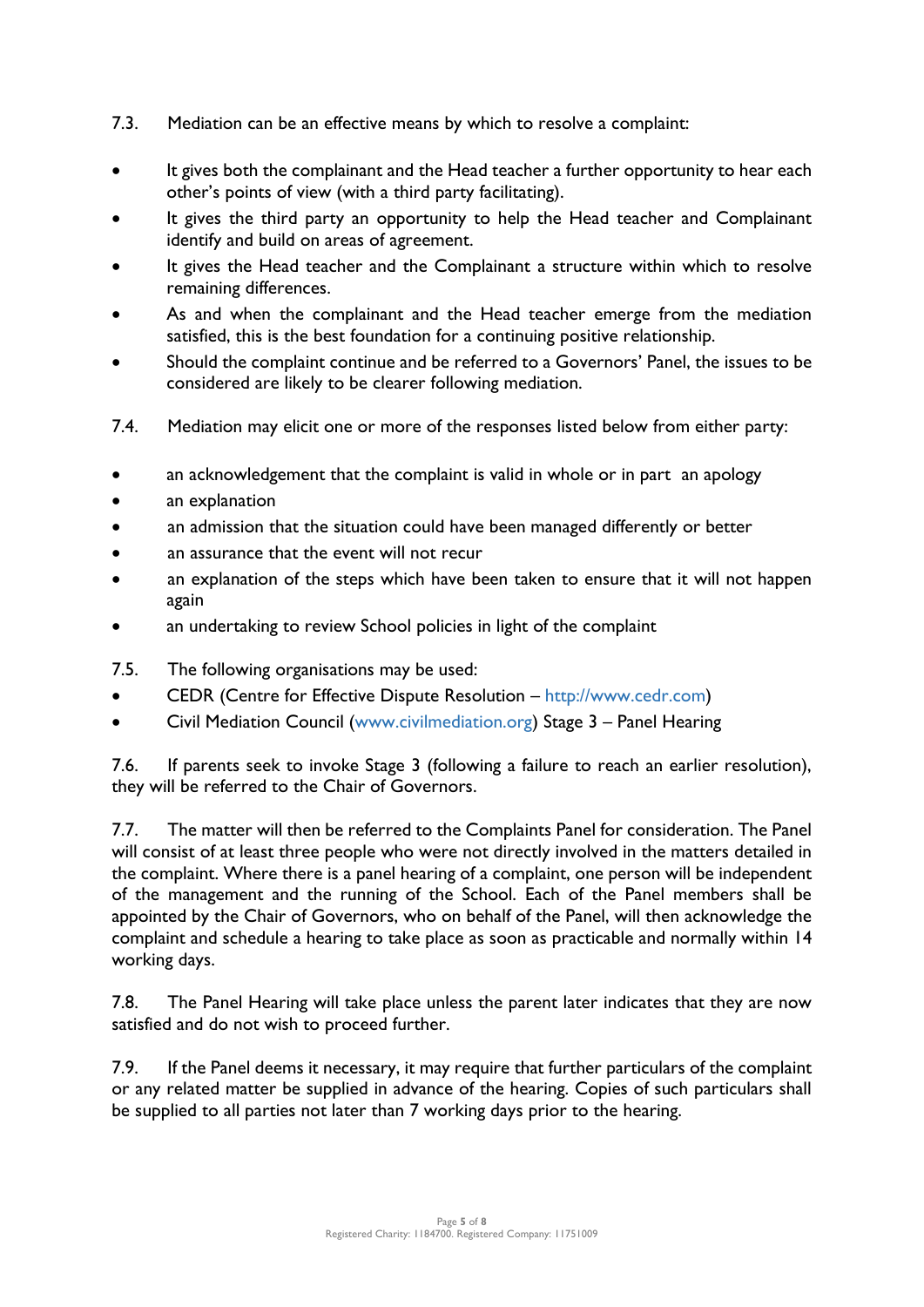7.10. The parents may be accompanied to the hearing by one other person. This may be a relative, teacher or friend. Legal representation will not normally be appropriate. Parents should be asked to name any supporter and their relationship to the parent in advance of the hearing.

7.11. If possible, the Panel will resolve the parents' complaint immediately without the need for further investigation.

7.12. Where further investigation is required, the Panel will decide how it should be carried out. After due consideration of all facts they consider relevant, the Panel will reach a decision and may make recommendations, which it will complete within 14 working days of the Hearing. The Panel will write to the parents (where possible, a copy will also be sent by email) informing them of its decision and the reasons for it, within 28 days of having received the complaint. The decision of the Panel will be final. The Panel's findings and any recommendations will be sent in writing to the parents, the Head, the Governors and, where relevant, the person about whom the complaint was made within this 28 day period.

7.13. Parents can be assured that all concerns and complaints will be treated seriously and confidentially. The School keeps a written record of all complaints and of whether they are resolved at the preliminary stage or proceed to a Panel Hearing and of action taken by the School as a result of these complaints. On reviewing this, Governors will consider how improvements can be made. A record of complaints is kept for at least 3 years.

7.14. All correspondence, statements and records will be kept confidential except where the Secretary of State or a body conducting an inspection under Section 108 or 109 of the 2008 Act, as amended, requests access to them, or where any other legal obligation prevails.

7.15. Should any aspect of the complaints' procedure remain unresolved, it is possible for parents to bring such matters to the attention of the Independent Schools' Inspectorate.

7.16. This organisation may be contacted at: [www.isi.net](http://www.isi.net/) . ISI's postal address is:

Independent Schools Inspectorate CAP House 9 - 12 Long Lane London EC1A 9HA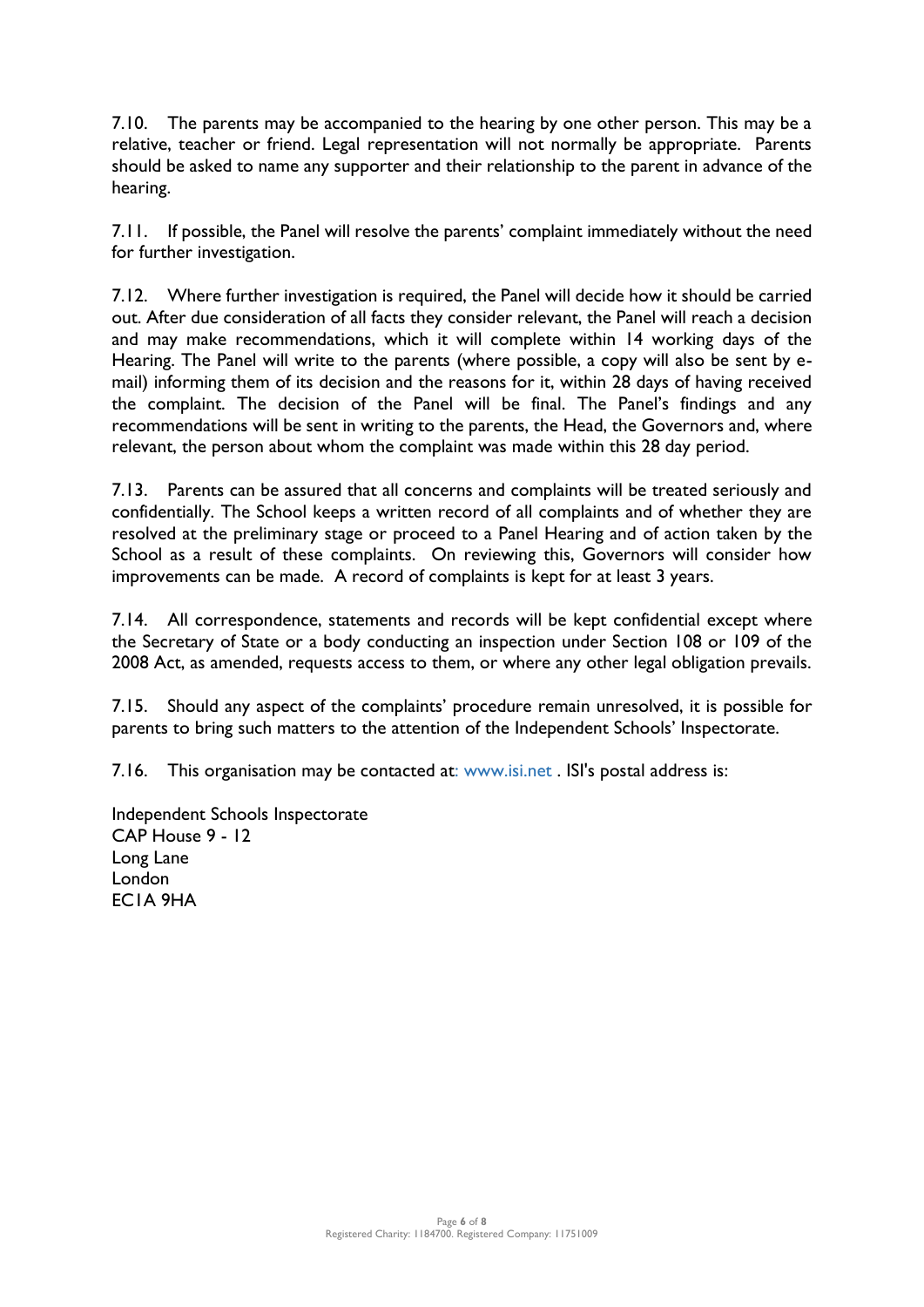7.17. Boarders and their parents who have a complaint about welfare which they feel has not been answered by the School's normal procedures can inform a visiting inspector or contact the ISI on 020 7710 9900 or via the website [www.isi.net.](http://www.isi.net/) Alternatively, they may contact the Children's Commissioner about their concerns on 0800 528 0731 or via the website [www.childrenscommissioner.gov.uk.](file://///DSS-FILE08/Support_Shares$/SLT_Shared/School%20Plans,%20Policies%20&%20SOPs/1.%20Policies/1.%20Current%20Policies/www.childrenscommissioner.gov.uk)

Chair of Governors Giles Mercer Downside School Stratton-on-the-Fosse Radstock **Bath** BA3 4RJ

7.18. Although all formal complaints will be made in writing, this does not mean that the formal stage is automatically triggered whenever a concern is expressed in writing, for example, by email. Complaints will usually only progress to the formal stage after first being considered at the preliminary stage and only then if the complainant intends to escalate a matter to the formal stage.

7.19. From January 2015, the written record of complaints is limited to all those made in writing under the formal part of the procedure. In relation to these complaints only, Schools are required to record whether they are then resolved at that stage or proceed to a panel hearing. It is up to Schools to determine whether or how they also wish to keep a record of informal complaints. Inspectors may advise that many proprietors wish to ensure records are kept, even of informal complaints, for management purposes to enable patterns of low-level concern to be monitored, though this is not a requirement.

There has been one concern or complaints which were not resolved at Stage 1 – Informal Resolution during the academic year September 2020 and July 2021 and September 2021- March 2022.